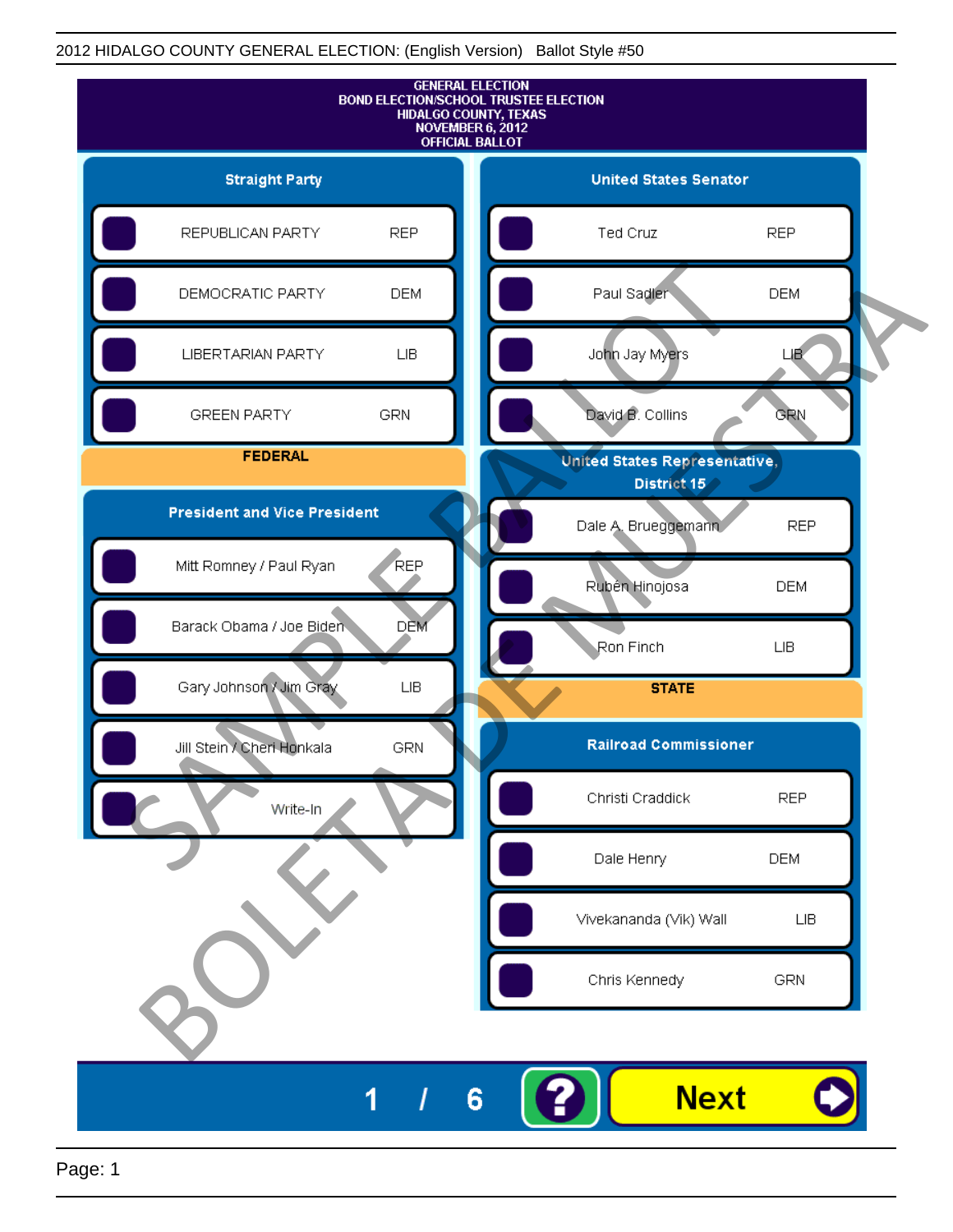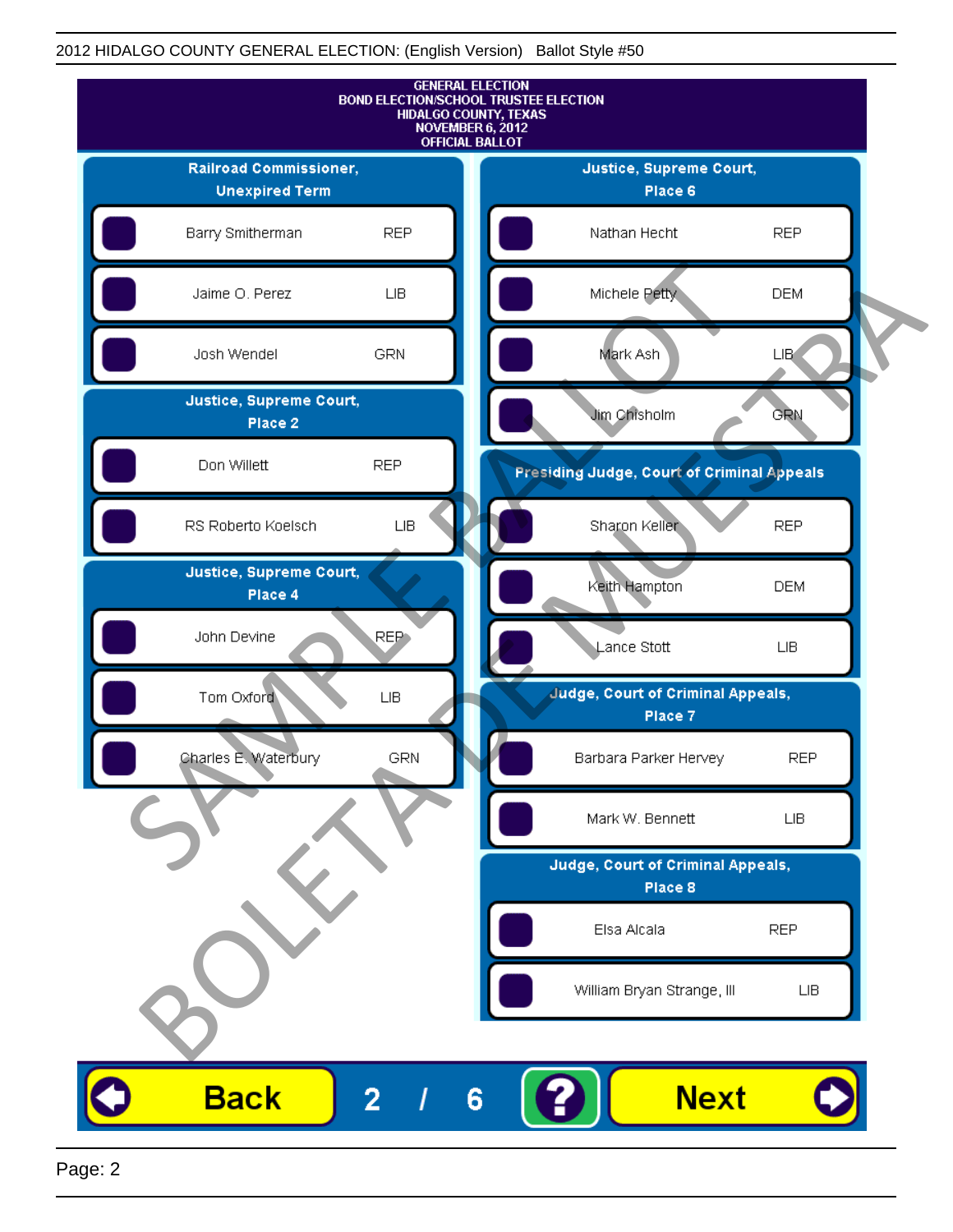

Page: 3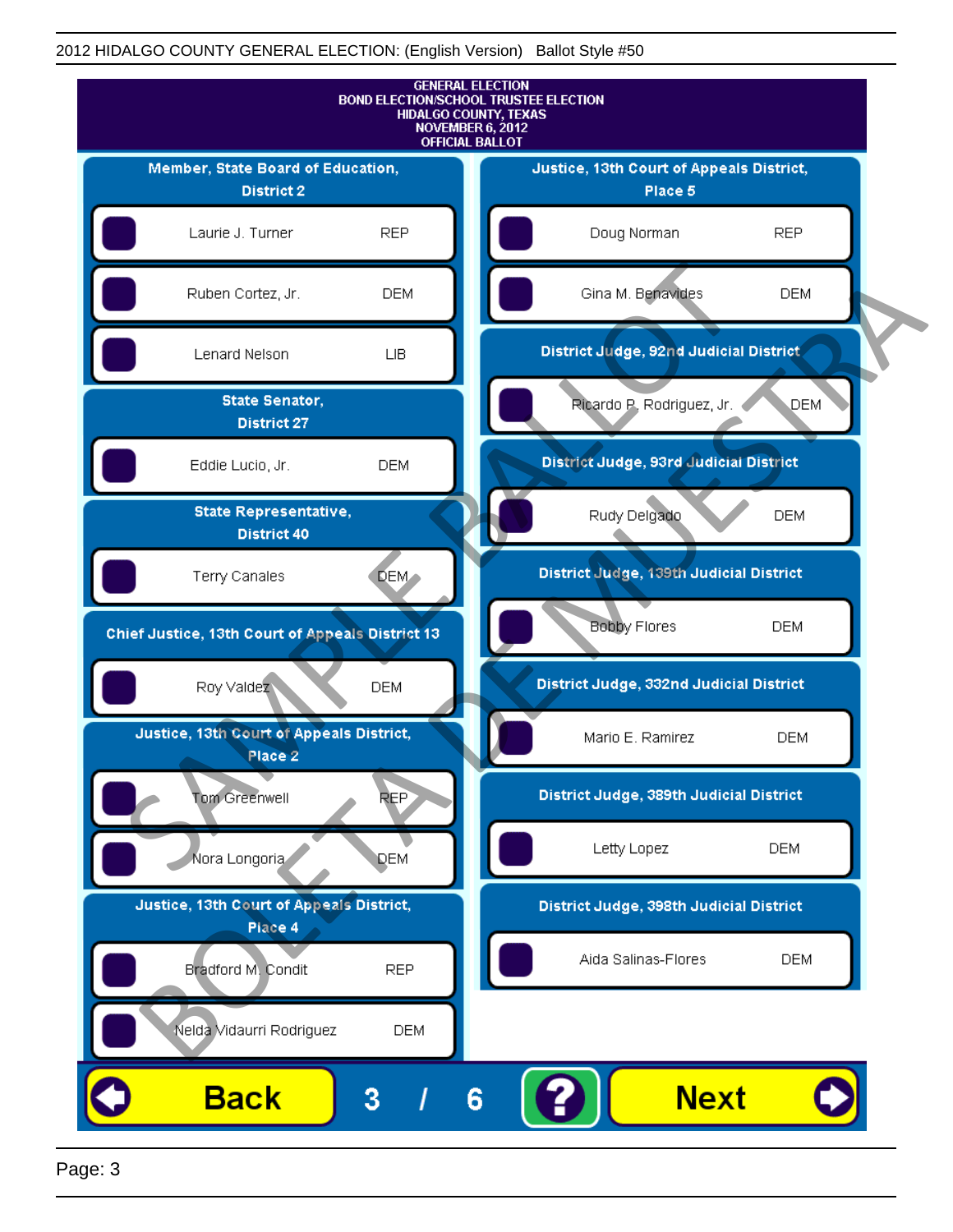|                                                                                                                       |            | <b>GENERAL ELECTION</b><br><b>BOND ELECTION/SCHOOL TRUSTEE ELECTION</b><br><b>HIDALGO COUNTY, TEXAS</b><br>NOVEMBER 6, 2012<br><b>OFFICIAL BALLOT</b> |
|-----------------------------------------------------------------------------------------------------------------------|------------|-------------------------------------------------------------------------------------------------------------------------------------------------------|
| District Judge, 430th Judicial District                                                                               |            | <b>CITY OF ELSA</b>                                                                                                                                   |
| Israel Ramon, Jr.                                                                                                     | <b>DEM</b> | Councilman,<br>Place #2                                                                                                                               |
| District Judge, 449th Judicial District                                                                               |            | Jesus Sergio Jesse Jr. Perez                                                                                                                          |
| Jesse Contreras                                                                                                       | <b>DEM</b> | Daniel Ramirez                                                                                                                                        |
| <b>COUNTY</b>                                                                                                         |            | victor L. Hernandez                                                                                                                                   |
| <b>Sheriff</b>                                                                                                        |            | Councilman,<br>Place #3                                                                                                                               |
| Robert Caples                                                                                                         | <b>REP</b> | Felipe Balli                                                                                                                                          |
| Guadalupe "Lupe" Trevino                                                                                              | <b>DEM</b> | Jesse Leal                                                                                                                                            |
| HIDALGO COUNTY DRAINAGE DISTRICT NUMBER ONE                                                                           |            | Ricardo "Rick" Sanchez                                                                                                                                |
| <b>BOND ELECTION</b>                                                                                                  |            | Councilman,                                                                                                                                           |
| THE ISSUANCE OF \$184,000,000.00 IN BONDS AND THE                                                                     |            | Place #4                                                                                                                                              |
| LEVYING OF THE TAX IN PAYMENT THEREOF FOR<br>IMPROVEMENTS TO THE DRAINAGE DISTRICT'S STORM<br><b>DRAINAGE SYSTEM?</b> |            | Leo Gonzalez                                                                                                                                          |
| <b>FOR</b>                                                                                                            |            | Gilbert Martinez                                                                                                                                      |
| <b>AGAINST</b>                                                                                                        |            | David Sanchez                                                                                                                                         |
|                                                                                                                       |            |                                                                                                                                                       |
| <b>Back</b>                                                                                                           | 4          | <b>Next</b><br>6                                                                                                                                      |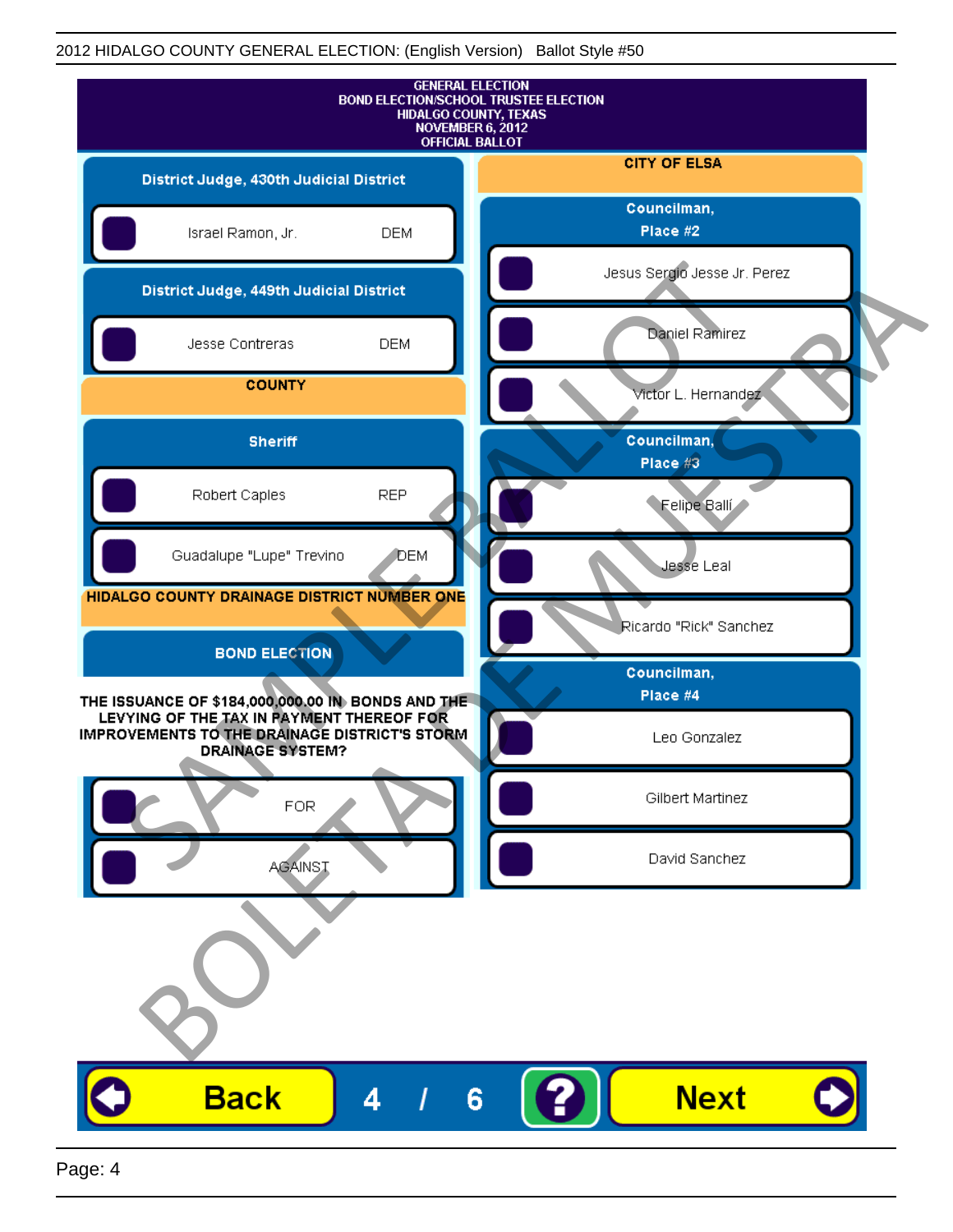

Page: 5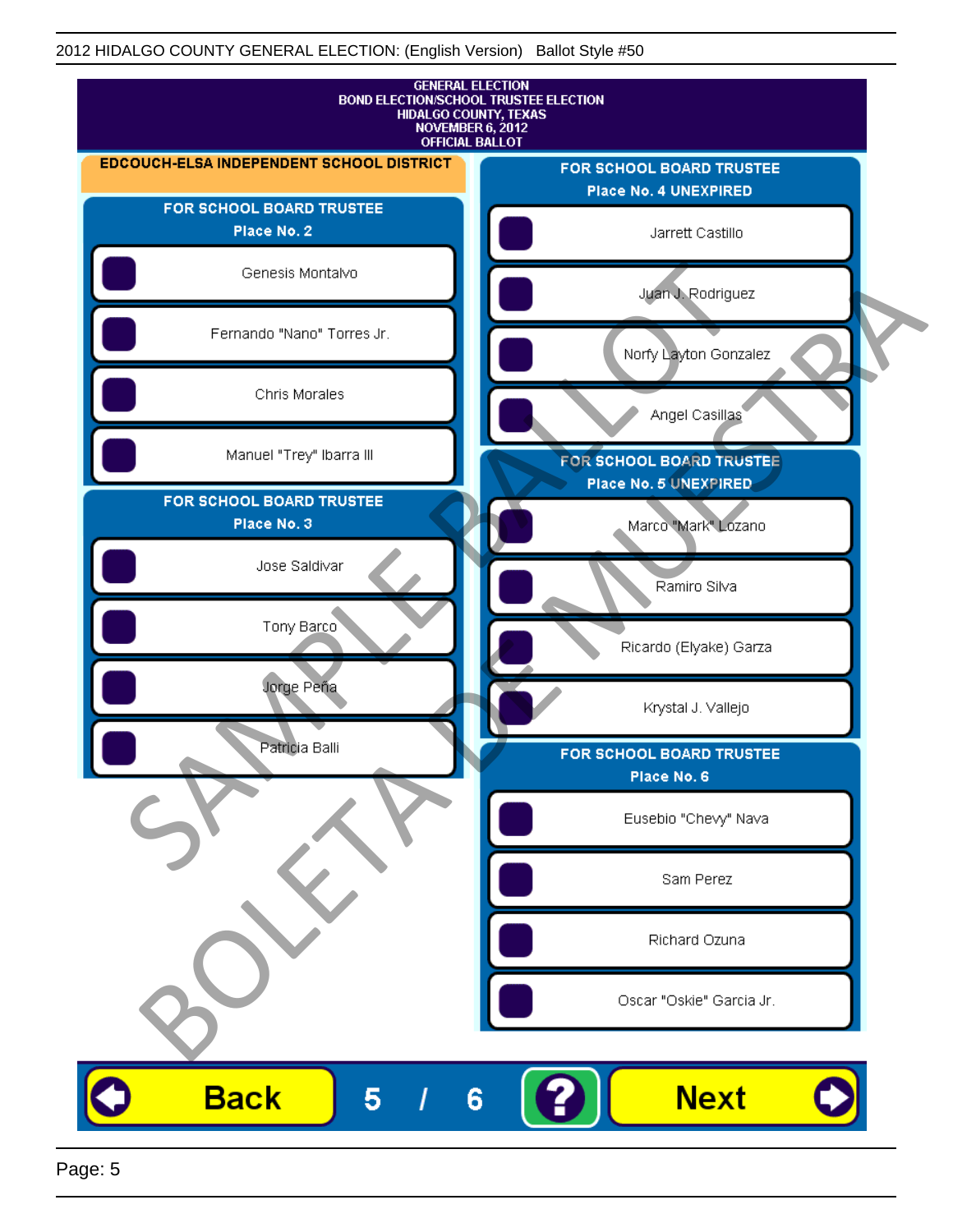| <b>GENERAL ELECTION</b><br><b>BOND ELECTION/SCHOOL TRUSTEE ELECTION</b><br>HIDALGO COUNTY, TEXAS<br><b>NOVEMBER 6, 2012</b><br><b>OFFICIAL BALLOT</b> |  |  |  |
|-------------------------------------------------------------------------------------------------------------------------------------------------------|--|--|--|
| FOR SCHOOL BOARD TRUSTEE<br>Place No. 7                                                                                                               |  |  |  |
| Victor Hugo De La Cruz                                                                                                                                |  |  |  |
| Mingo Rodriguez                                                                                                                                       |  |  |  |
| Carlos Castillo                                                                                                                                       |  |  |  |
| UNOPPOSED CANDIDATES DECLARED ELECTED                                                                                                                 |  |  |  |
| Judge, County Court at Law No. 7<br>Sergio Valdez (DEM)                                                                                               |  |  |  |
| <b>County Tax Assessor-Collector</b><br>Pablo "Paul" Villarreal, Jr. (DEM)                                                                            |  |  |  |
| <b>County Commissioner, Precinct No. 1</b><br>A.C. Cuellar Jr. (DEM)                                                                                  |  |  |  |
| County Commissioner, Precinct No. 3<br>Joe M. Flores (DEM)                                                                                            |  |  |  |
| Justice of the Peace, Precinct No. 1 Place 1<br>Gilberto Saenz (DEM)                                                                                  |  |  |  |
| Justice of the Peace, Precinct No. 2 Place 1<br>Robert M. "Bobby" Contreras (DEM)                                                                     |  |  |  |
| Justice of the Peace, Precinct No. 3 Place 1<br>Luis J. Garza (DEM)                                                                                   |  |  |  |
| Justice of the Peace Precinct, No. 4 Place 1<br>Charlie Espinoza (DEM)                                                                                |  |  |  |
| Constable, Precinct No. 1<br>Celestino Avila Jr. (DEM)                                                                                                |  |  |  |
| Constable, Precinct No. 2<br>Martin "Marty" Cantú (DEM)                                                                                               |  |  |  |
| Constable, Precinct No. 3<br>Lazaro "Larry" Gallardo Jr. (DEM)                                                                                        |  |  |  |
| Constable, Precinct No. 4<br>J.E. "Eddie" Guerra (DEM)                                                                                                |  |  |  |
| <b>Review</b><br><u>Back</u><br>6<br>6                                                                                                                |  |  |  |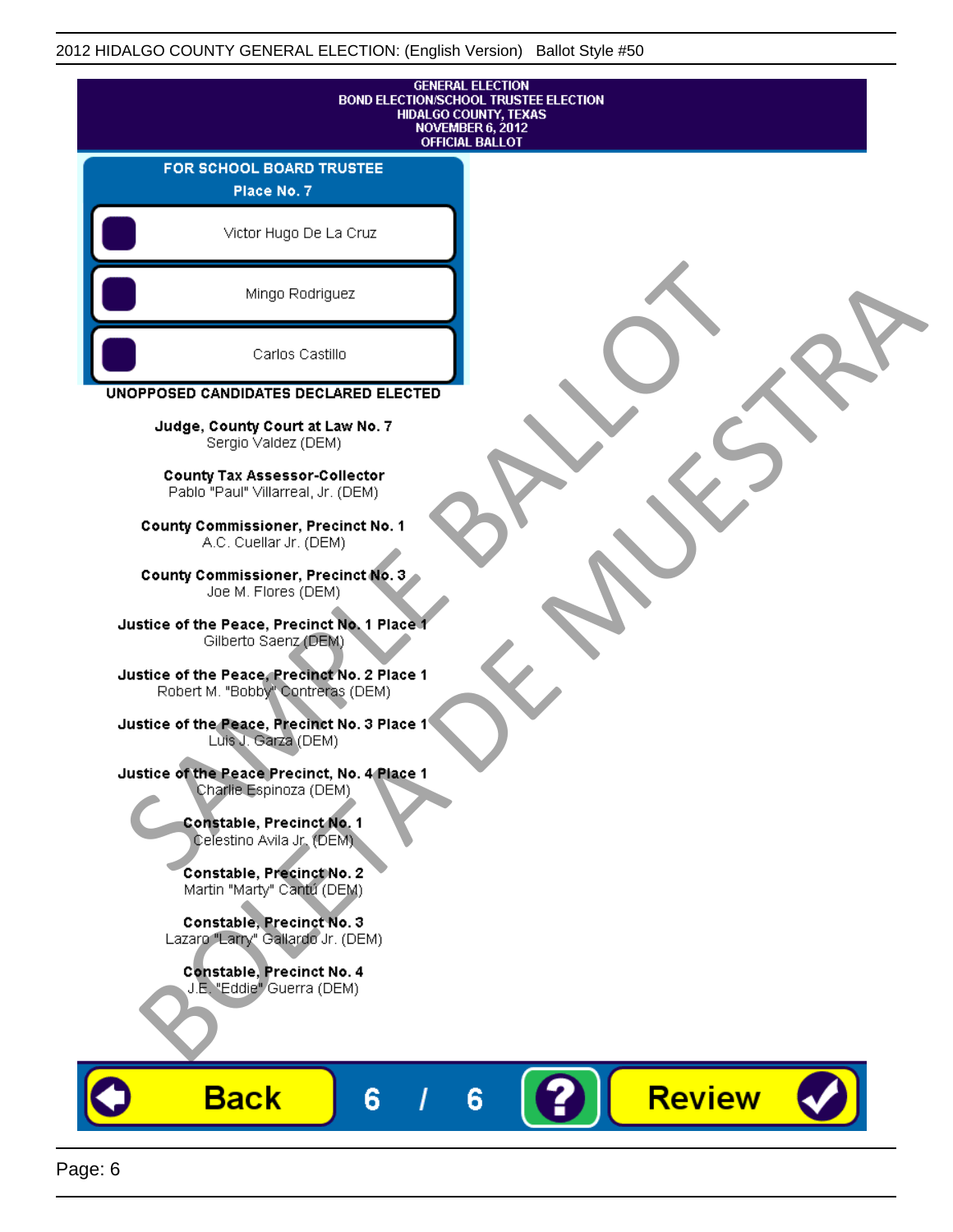Press the candidate name or contest title to return to a contest.

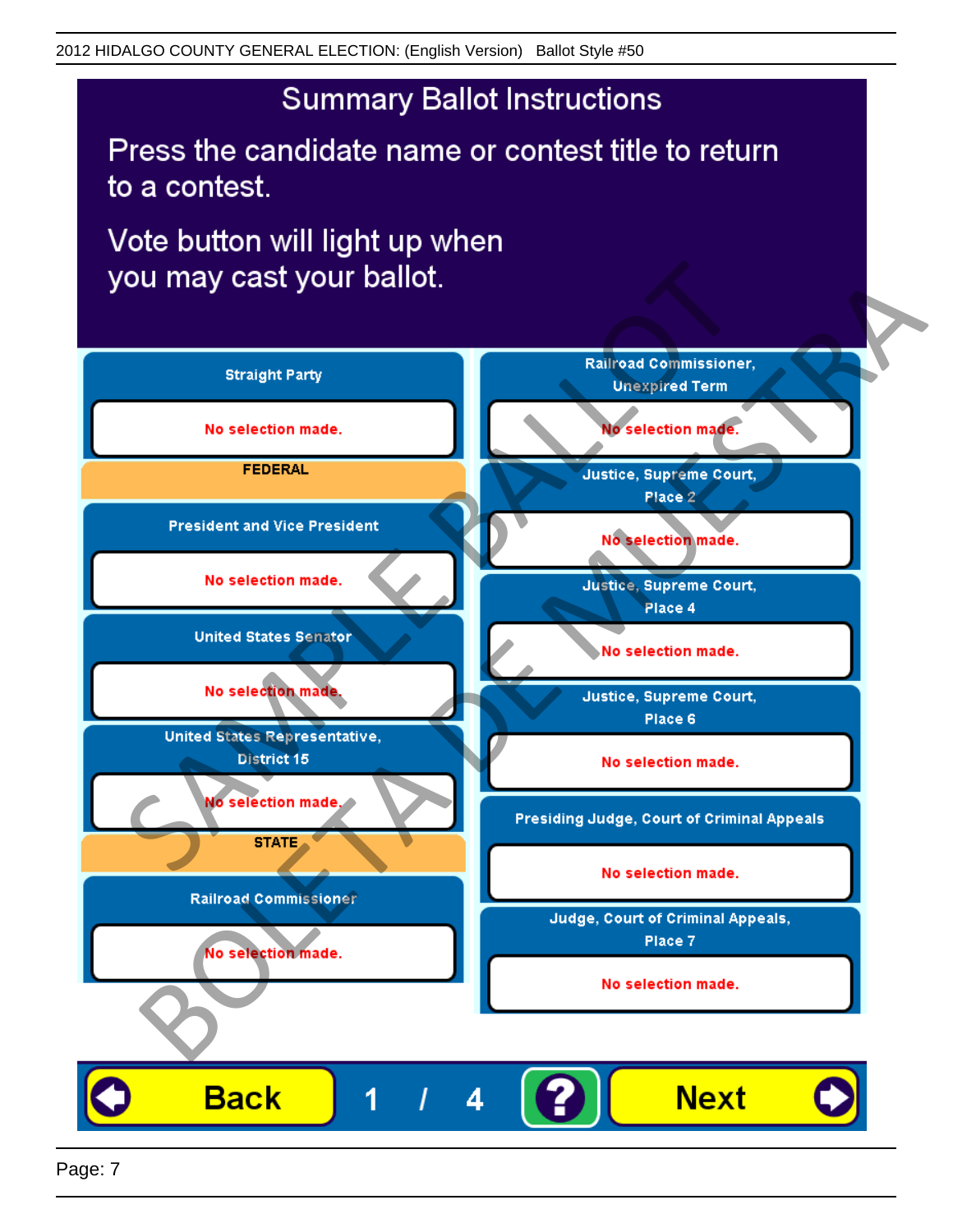Press the candidate name or contest title to return to a contest.

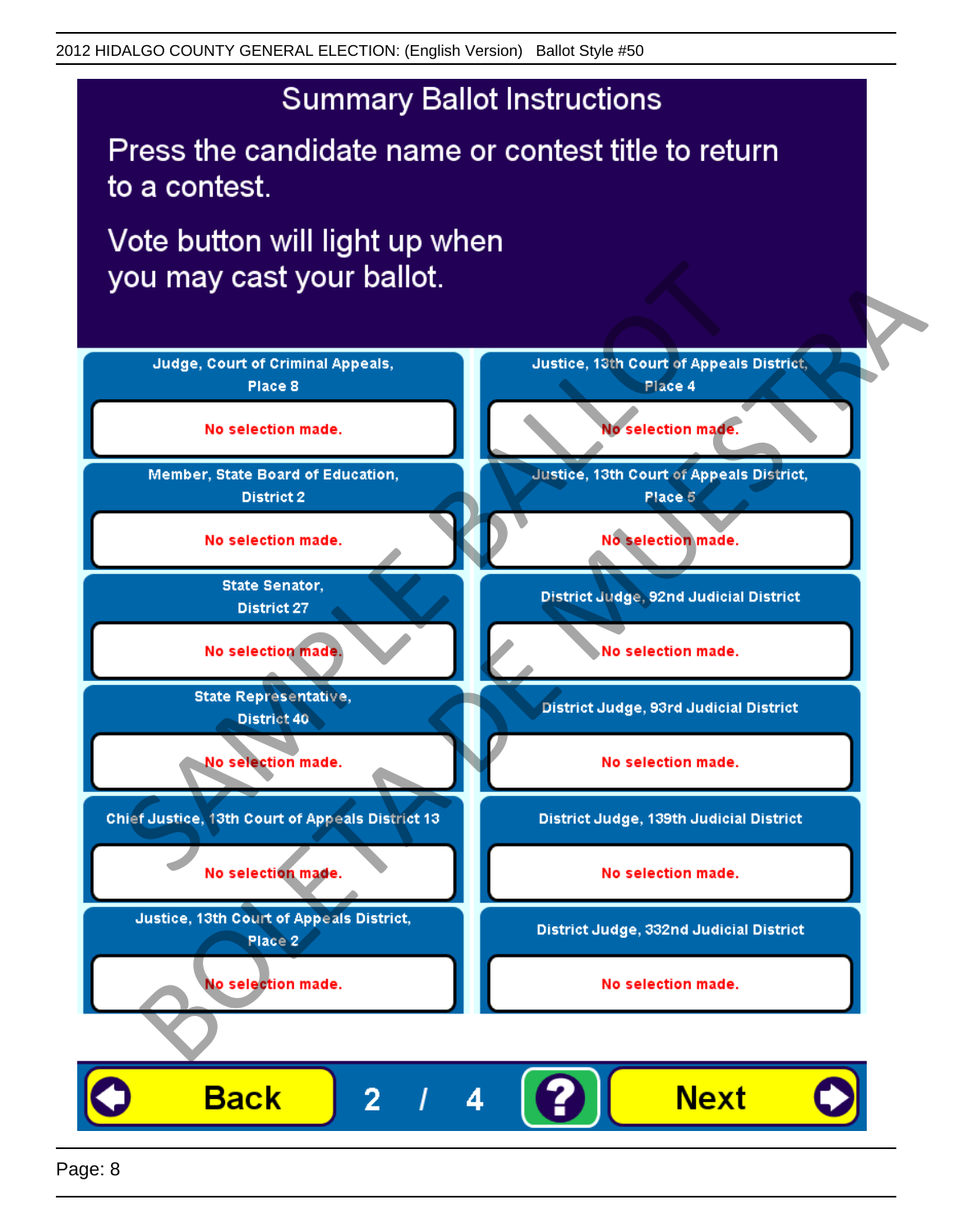Press the candidate name or contest title to return to a contest.